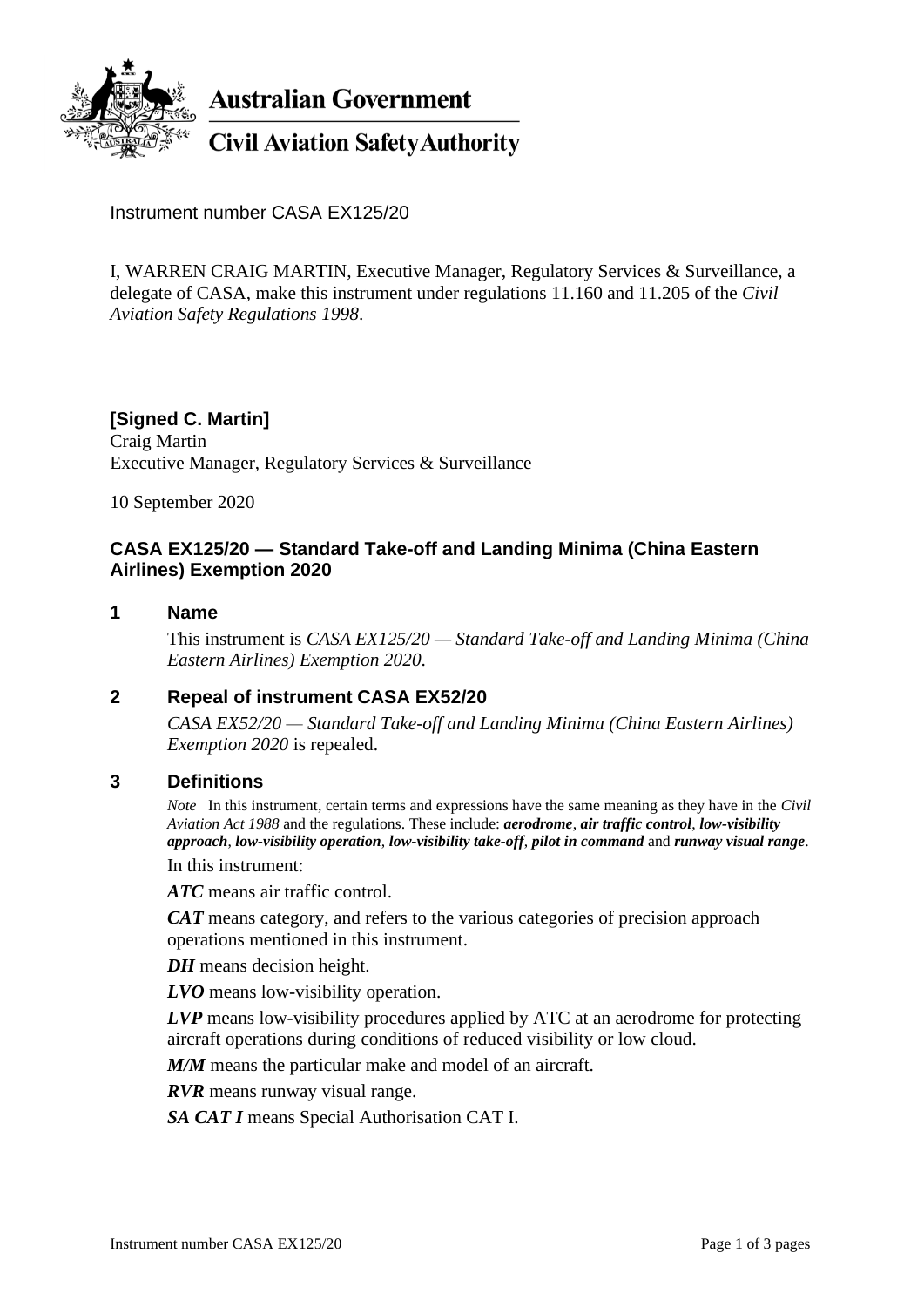## **4 Application**

This instrument applies in relation to China Eastern Airlines Corporation Limited of People's Republic of China, ARN 901913 (the *exempted operator*), if:

- (a) the exempted operator conducts a flight to or from an aerodrome in any of the following kinds of aircraft (the *aircraft*): A330-200, A330-300, A350-900, B777-300ER; and
- (b) ATC at the aerodrome has informed the pilot in command of the aircraft that LVP are in force.

## **5 Exemptions**

- (1) The exempted operator is exempt from compliance with subregulations 257 (3) and (4) of CAR in relation to the flight.
- (2) The pilot in command of the aircraft is exempt from compliance with subregulations 257 (3) and (4) of CAR in relation to the flight.

## **6 Conditions**

- (1) It is a condition of the exemption in subsection 5 (1) that the exempted operator ensures compliance with the requirements mentioned in subsection (3).
- (2) It is a condition of the exemption in subsection 5 (2) that the pilot in command of the aircraft ensures compliance with the requirements mentioned in subsection (3).
- (3) The requirements are:
	- (a) the aircraft must comply with the meteorological minima for LVO and associated requirements set out in Schedule 1; and
	- (b) the requirements for LVO mentioned in Schedule 2.

### **7 Repeal of this instrument**

This instrument is repealed at the end of 31 August 2023.

## **Schedule 1 Operating minima for LVO**

### **Low-visibility take-off minimum**

1 An aircraft of a kind mentioned in column 1 of Table 1 must not conduct a low-visibility take-off from the aerodrome if the reported RVR for the take-off is less than the meteorological minimum mentioned in column 2 of the Table.

| <b>Aircraft M/M</b><br>$\alpha$ (column 1) | Meteorological minimum and HUD<br>requirements<br>$\left(\text{column } 2\right)$ |
|--------------------------------------------|-----------------------------------------------------------------------------------|
| A330-200, A330-300, A350-900               | $150 \text{ m}$                                                                   |
| A350-900                                   | 150 m with HUD                                                                    |
| <b>B777-300ER</b>                          | $200 \text{ m}$                                                                   |

#### **Table 1: Low-visibility take-off minima**